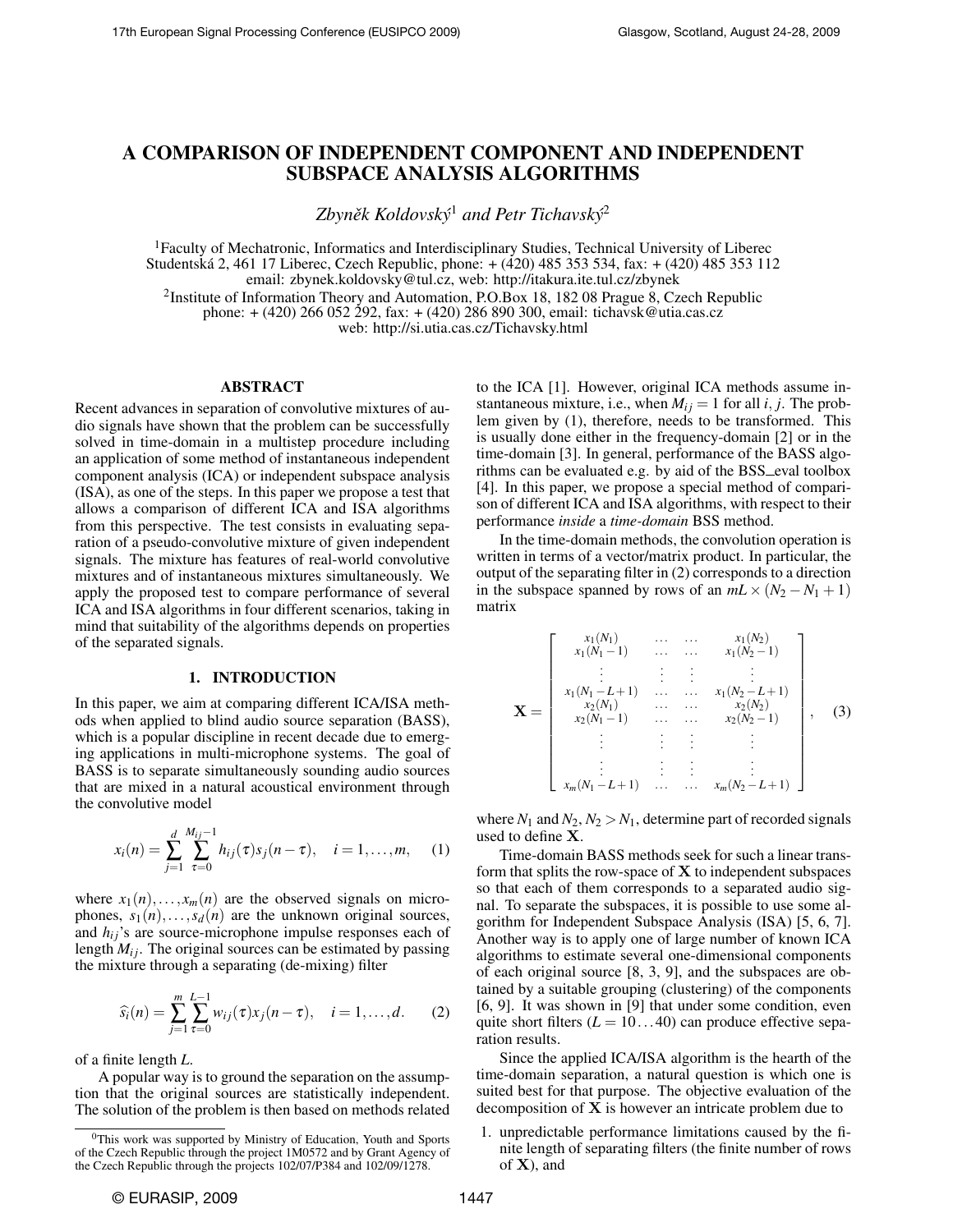2. an ambiguity of optimal solution, because the original signals can be retrieved up to unknown filterings [10].

Note that both the features affect the achieved signal-tointerference ratio [4].

In the following section, we propose a test that is designed so that the above problems are avoided, and the evaluation is done through a criterion tailored to the test. In Section 3, we discuss usefulness of several ICA models and select representative methods for experimental comparison by the proposed test that is described in Section 4. Sections 5-6 provide ranking of the methods and suggest conclusions.

## 2. TEST PROPOSAL

The main idea of the test is to define a source matrix of the original sources  $s_1(n), \ldots, s_d(n)$  as

$$
\mathbf{S} = \begin{bmatrix} s_1(N_1) & \cdots & \cdots & s_1(N_2) \\ s_1(N_1-1) & \cdots & \cdots & s_1(N_2-1) \\ \vdots & \vdots & \vdots & \vdots \\ s_d(N_1-L+1) & \cdots & \cdots & s_d(N_2-L+1) \end{bmatrix} . \quad (4)
$$

The mixture is then simply given by

$$
X = AS,\t(5)
$$

where **A** is a regular  $dL \times dL$  matrix. The matrix can have the block Sylvester structure as it exists in the true convolutive mixtures [8, 3].

Unlike the true convolutive mixture in (3), the mixture in (5) can, in theory, be separated perfectly by  $\mathbf{W} = \mathbf{A}^{-1}$ . By contrast, the common feature is that ICA or ISA methods applied to (5) tend to produce arbitrarily filtered counterparts of  $s_1(n), \ldots, s_d(n)$ , because rows of S corresponding to delayed versions of the same source are *not* independent due to temporal structures of original (audio) sources.

# 2.1 Choice of the mixing matrix A

Most of ICA and ISA algorithms (all that were included in our comparative study) are equivariant. This means that outcome of the separation is essentially the same (up to the order of components or subspaces) if the input data are mixed by an arbitrary regular mixing matrix. It follows that it makes no difference if the mixing matrix in simulations has a certain structure or not. However, if someone wants to study a separation algorithm that relies on the special structure of the mixing matrix, a fair comparison would be obtained only if the mixing matrix has the same structure.

# 2.2 Grouping of components

Let ISA/ICA algorithms under the test be applied to the mixture X. ISA algorithms produce *d* independent *L*dimensional subspaces, which only have to be properly reordered to fit the original signal order. ICA algorithms yield one-dimensional components that have yet to be grouped. In our test, we do not want to let the choice of the grouping procedure interfere with the estimated quality of the separation. Therefore we resort to the optimum grouping of the components subject to the signal-to-interference ratio (SIR) both for ICA and ISA algorithms.

Consider the SIR of the *j*th separated component, denoted by  $c_j(n)$ , with respect to the *i*th source. Since  $c_j(n)$ was obtained as the *j*th row of

$$
C = \widehat{W}X = \widehat{W}AS \stackrel{\text{def.}}{=} GS,
$$
 (6)

it can be written as a linear combination of  $s_i(n)$  and its time delays plus the remainder, which represents the interference. Thus, the SIR can be defined as

$$
SIR_j^i = \frac{\hat{E}[\sum_{\ell=1}^L \mathbf{G}_{j,(i-1)L+\ell} s_i(n-\ell+1)]^2}{\hat{E}[c_j(n) - \sum_{\ell=1}^L \mathbf{G}_{j,(i-1)L+\ell} s_i(n-\ell+1)]^2},\qquad(7)
$$

where  $\hat{E}$  stands for the sample mean operator, and  $G_{j,k}$  are elements of the so-called gain matrix G.

Now, for each source  $s_i$  we assign those  $L$  separated components  $c_j$  that have the largest  $\text{SIR}_j^i$ .

## 2.3 Criteria

Once we have the components assigned to the sources, we can judge quality of the separation. We propose two ways. First, we measure the distance of the true and estimated subspaces in terms of the angle of these subspaces in the vector space spanned by all rows of the matrix S in (5). In Matlab it is realized by the command subspace.

Second, we propose an alternative way which goes one step further towards the estimation of the source signals, using the time-shift structure of the matrix S.

Let  $J_i$  denote a set of the indices of components that were assigned to the *i*th source. Then, an estimate of the *i*th source delayed by  $\ell$  samples, i.e. of  $s_i(n-\ell)$ , can be obtained, avoiding unknown permutations in G, through the *inverse* of G as

$$
\hat{s}_{i}^{\ell}(n) = \sum_{j \in J_{i}} (\mathbf{G}^{-1})_{(i-1)L+\ell, j} c_{j}(n), \tag{8}
$$

for  $\ell = 0, \ldots, L - 1$ , and these estimates of  $s_i(n - \ell)$  can be combined together by simple time-shifting and averaging,

$$
\widehat{s_i}(n) = \frac{1}{L} \sum_{\ell=1}^L \widehat{s}_i^{\ell}(n+\ell) \ . \tag{9}
$$

The resultant reconstructed signal  $\hat{s}_i(n)$  is then written in the form signal-plus-interference, and the corresponding SIR yields the final criterion for the overall estimation of the *i*th source. Note that  $\hat{s}_i(n) = s_i(n)$  if and only if G is exactly block-diagonal (up to the order of its rows). Therefore, the SIR of  $\hat{s}_i(n)$  reflects the error of the block blind separation in a comprehensive way!

Another important point to note here is that the values SIR<sup>*i*</sup></sup>,  $j \in J_i$ , in (7) do *not* provide objective measures for evaluating the overall separation of  $s_i(n)$  because of an unknown filtering of the respective components.

A third alternative of computing the SIR of the subspaces was advocated in [8]. It consists in applying a SIMO blind identification method to each subspace. This approach has the disadvantage that it introduces another source of error in the SIR computation.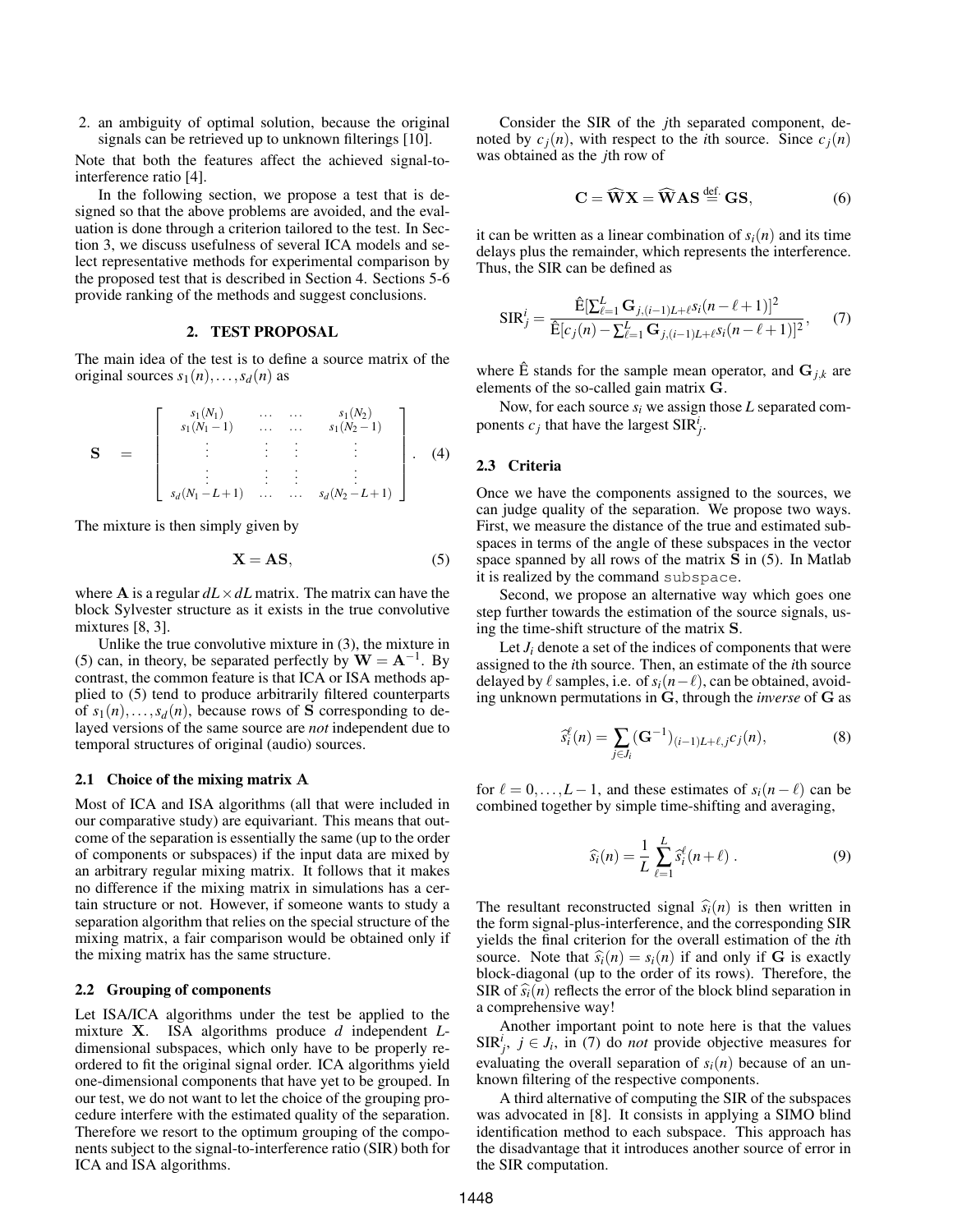

Figure 1: SIR of three separated artificial signals mixed via (4-5) with *L* = 3 averaged over 100 independent trials. Note that both settings of BARBI (first and second-order block-AR model) yield good results in this example.

#### 3. REPRESENTATIVE METHODS

The main ICA algorithms for separation of instantaneous mixtures are based either on non-Gaussianity, distinct coloration (spectral diversity), or non-stationarity. While the first class uses higher-order statistics (nonlinear transforms) of the data, the other two classes are based on second-order statistics. Recently, combinations of the models have been considered, also [3, 13, 14, 21].

We note that the non-Gaussianity based methods tend to produce temporally whitened versions of  $s_1(n), \ldots, s_d(n)$ . The whitened signals are sometimes called the partial innovations. The reason is that the innovations of each sources and their mutual time-shifted copies are usually the most non-Gaussian signals that can be obtained by linear transformations of the data.

In our experiments, we consider Extended Infomax [11], FastICA [1] (the symmetric approach with "tanh" nonlinearity), EFICA [15], and SJADE [20] as the representatives for this class. Unlike the other methods, SJADE is an ISA algorithm.

Methods relying on nonstationarity divide mixed signals in non-overlapping segments of a given length, compute signal covariance matrices on each segment, and do an approximate joint diagonalization (AJD) of these matrices. These methods cannot separate sources having the same variance profiles. Hence, they cannot distinguish delayed copies of the same source as the delays are negligible compared to the length of segments. Separated components of (5) thus form clusters of arbitrarily filtered original sources, which is required for the separation. The class is represented by BGL [12] and JBD [7] algorithms. While BGL searches onedimensional components, JBD is an ISA algorithm.

Methods relying on spectral diversity of the signals are based on (block-)AJD of cross-covariance matrices of mixed signals. In simulations, we shall consider the earlier and popular SOBI algorithm [16] and its weight-adjusted version WASOBI [17].

We will also consider methods that combine the basic ICA models, namely, Block EFICA [18] combining the non-Gaussianity with the nonstationarity, and the recently proposed BARBI algorithm [19, 21] combining the nonstationarity and the spectral diversity principles via block AR modeling of signals.

#### 4. EXPERIMENTS

First, we present a simple example with three artificial signals obeying the basic ICA models: a non-Gaussian i.i.d. signal that is uniformly distributed, a stationary Gaussian process with AR coefficients  $(1,0.7)$ , and a nonstationary block-Gaussian white signal whose each of four blocks has, respectively, the variance 1, 0.09, 0.01, and 1.21. These signals were used to form (4) with  $L = 3$ , which was mixed by a randomly generated mixing matrix via (5). Then, ICA methods were applied to separate the mixture and the resulting signals were evaluated by the proposed SIR.

Results of this example shown in Fig. 1 confirm characteristic features of the selected methods. Extended IN-FOMAX, FastICA, SJADE, EFICA, and Block EFICA succeeded to roughly separate all signals, because the 1st signal is non-Gaussian, the  $3<sup>rd</sup>$  nonstationary signal behaves like being non-Gaussian, and one signal is allowed to be Gaussian, which is the  $2<sup>nd</sup>$  one. BGL and JBD failed to separate the  $1<sup>st</sup>$ and 2nd signals since they have the same dynamic profiles. SOBI and WASOBI separated the  $1<sup>st</sup>$  and  $3<sup>rd</sup>$  signals poorly due to their similar spectra. Finally, BARBI succeeded to separate all signals since the  $1<sup>st</sup>$  and  $2<sup>nd</sup>$  signals have different spectra and different dynamics from that of the 3<sup>rd</sup> signal.

In our main experiment, we did extensive testing of algorithms by separating the convolutive-like mixtures of two audio sources. Four different combinations of acoustical signals each of length  $6.5s$  ( $10^5$  samples) sampled at 16kHz were considered. In two scenarios, we mixed a male and a female speech and two speeches of the same male speaker, respectively, which stands for the situation where speakers' voices have different and similar spectra. In the fourth and third scenario, the male speech was mixed with a musical signal: First, with a long synthesizer tone having almost static variance, and, second, with a piece of a rhythmic music.

To simulate Monte-Carlo trials, we used the method of sliding time-window gradually shifted throughout the whole recordings. In each trial, the time-window of length 8000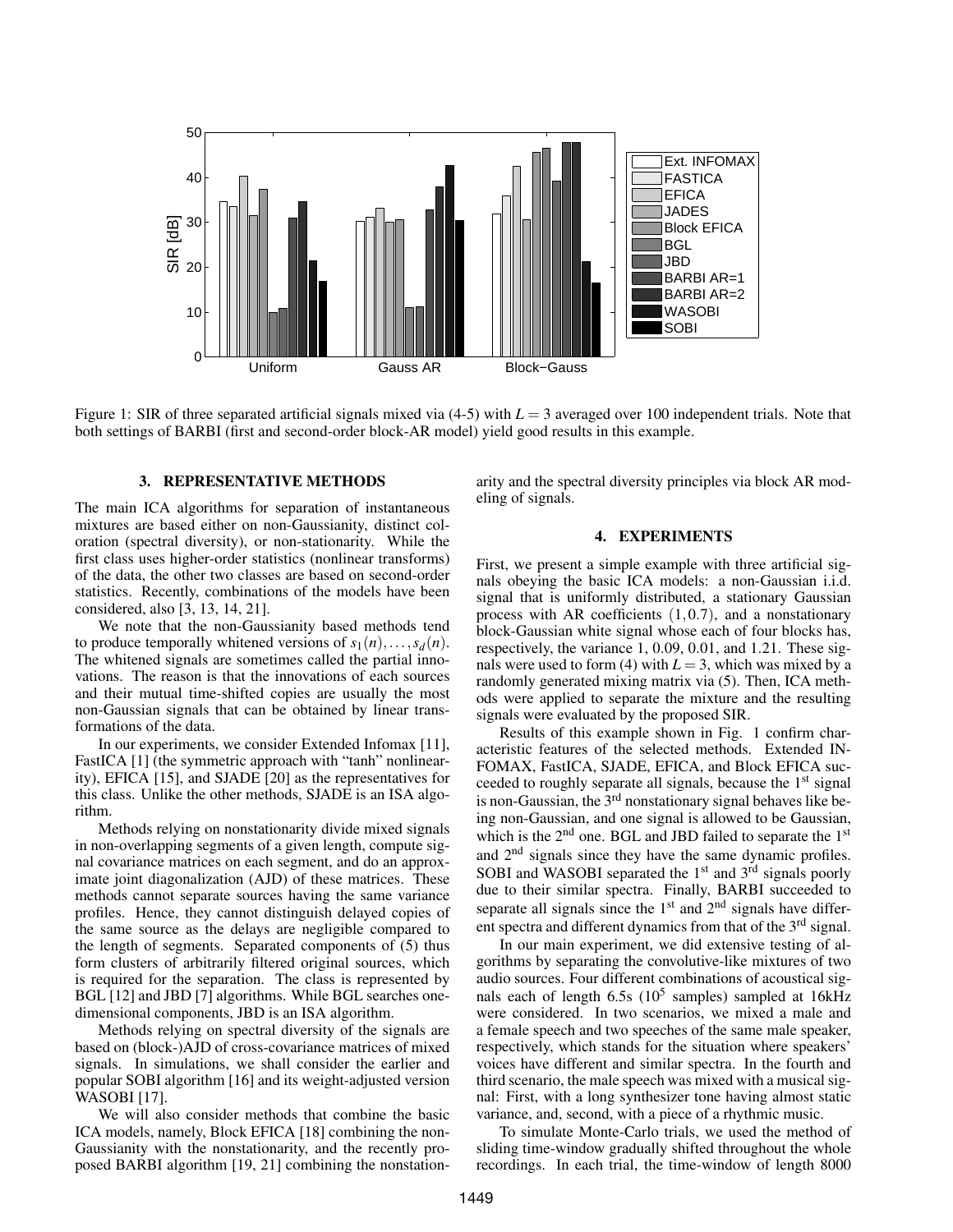

Figure 2: Example of course of the SIR averaged over two separated signals.

samples (0.5s) was shifted by 200 samples (12.5ms, i.e., there are 461 trials in each scenario), and the matrix (4) was constructed from the corresponding segment of signals with  $L = 10$  and multiplied by a random mixing matrix. Then, the mixture was separated by the ICA and ISA methods mentioned in the previous section, with the following parameters: Block EFICA, BGL, JBD and BARBI had the number of blocks set to 40 (so that each block had the length 200). The methods based on spectral diversity, computed the separation by AJD of 11 covariance matrices with time lags  $0,1,\ldots,10.$ 

Due to lack of space we present results in terms of the SIR only; results obtained by angles between subspaces were similar. An example of the resulting course of SIR is shown in Fig. 2.

The evolutions of resulting SIRs are indicative of the behavior of respective algorithms when signals are changing in time. Therefore, we use the three following characteristics of the SIR for evaluation: (*A*) the mean value, (*B*) the standard deviation, and (*C*) the mean of absolute value of variation, which is the difference between SIRs achieved in two successive time-windows. These characteristics of SIR are shown in Table 1 in the form  $A \pm B(C)$ .

Note that "good" performance must be characterized by continuous behavior of the resulting SIR in time. The range of SIR corresponds with the standard deviation *B*, and the speed of changes is reflected by the mean variation*C*. Higher value of the latter criterion signifies unstable performance. Conversely, small *C* and *B* means stable performance that is less dependent on signal characteristics.

#### 5. DISCUSSION

# 5.1 Methods based on non-Gaussianity

Performances of algorithms using non-Gaussianity (INFO-MAX, FastICA, EFICA, SJADE) appear to be not the best of all algorithms, but are quite good in all scenarios. EFICA slightly outperforms the other algorithms (INFOMAX, FastICA, and SJADE) thanks to being more advanced. All these four algorithms were outperformed by Block EFICA, which, in addition to the non-Gaussianity, utilizes non-stationarity of the signals as well.

#### 5.2 Methods based on non-stationarity

These methods gave the best separation results in our study. Among them, BGL and JBD are based on non-stationarity only, BARBI combines it with the spectral diversity. Here,

BGL and BARBI with AR order 1 appear to be the most successful algorithms. It is interesting to compare the results in Table 1 with results in [19] that deals with a separation of an *instantaneous* mixture of speech signals. In the latter study, BARBI was a clear winner, outperforming the other algorithms (including the BGL) by several dB. In this comparative study, both methods give similar results. Hence we can see that there is a qualitative difference between the instantaneous mixtures and the pseudo-convolutive mixtures. BARBI with AR order 2 was less successful both in our study and in separating the instantaneous mixtures of speech signals [19].

## 5.3 Methods based on spectral diversity

We observe that WASOBI fails in many trials in all scenarios, the results of SOBI are stable, moreover, SOBI yields surprisingly good results in the third scenario. This is another example showing the difference between instantaneous and pseudo-convolutive mixtures, because WASOBI is normally known to outperform SOBI in separating instantaneous mixtures [17]. In order to explain the failure of WA-SOBI, we note that blocks of cross-covariance matrices of (4) are *not* diagonally dominant except for the zero-lag crosscovariance. Therefore the AJD procedure in WASOBI might terminate at transformed matrices that are "more diagonal" in a sense but "less block-diagonal" than they should be.

#### 5.4 Comparison of ICA and ISA algorithms

Our comparative study does not show any clear advantage of subspace (ISA) algorithms (JBD, SJADE) over the ICA algorithms. In order to make sure that the difference between the algorithms is not only in the separation criteria, we also compared performance of the ISA algorithms with their ICA versions. The ICA versions were obtained by setting the subspace dimensions equal to one. The separation results of the ISA algorithms and their ICA variants were approximately the same; the truly subspace algorithms were only faster.

#### 6. CONCLUSION

We have proposed a method of comparing performance of different ICA and ISA methods in time-domain separation of convolutive mixtures of audio sources. In our test, the best separation results were obtained by the BGL and BARBI algorithms. Note, however, that the results depend, in general, on properties of the to-be separated signals.

## REFERENCES

- [1] A. Hyvärinen, J. Karhunen, and E. Oia, *Independent Component Analysis*, Wiley-Interscience, New York, 2001.
- [2] H. Sawada, R. Mukai, S. Araki, and S. Makino, "A robust and precise method for solving the permutation problem of frequency-domain blind source separation," *IEEE Trans. Speech Audio Processing*, vol. 12, no. 5, pp. 530-538, 2004.
- [3] H. Buchner, R. Aichner, and W. Kellermann, "A Generalization of Blind Source Separation Algorithms for Convolutive Mixtures Based on Second-Order Statistics," *IEEE Trans. on Speech and Audio Processing*, Vol. 13, No. 1, pp. 120-134, Jan. 2005.
- [4] E. Vincent, R. Gribonval, and C. Févotte, "Performance Measurement in Blind Audio Source Separation", *IEEE Trans. on Speech and Audio Processing*, 14(4):1462-1469, July 2006.